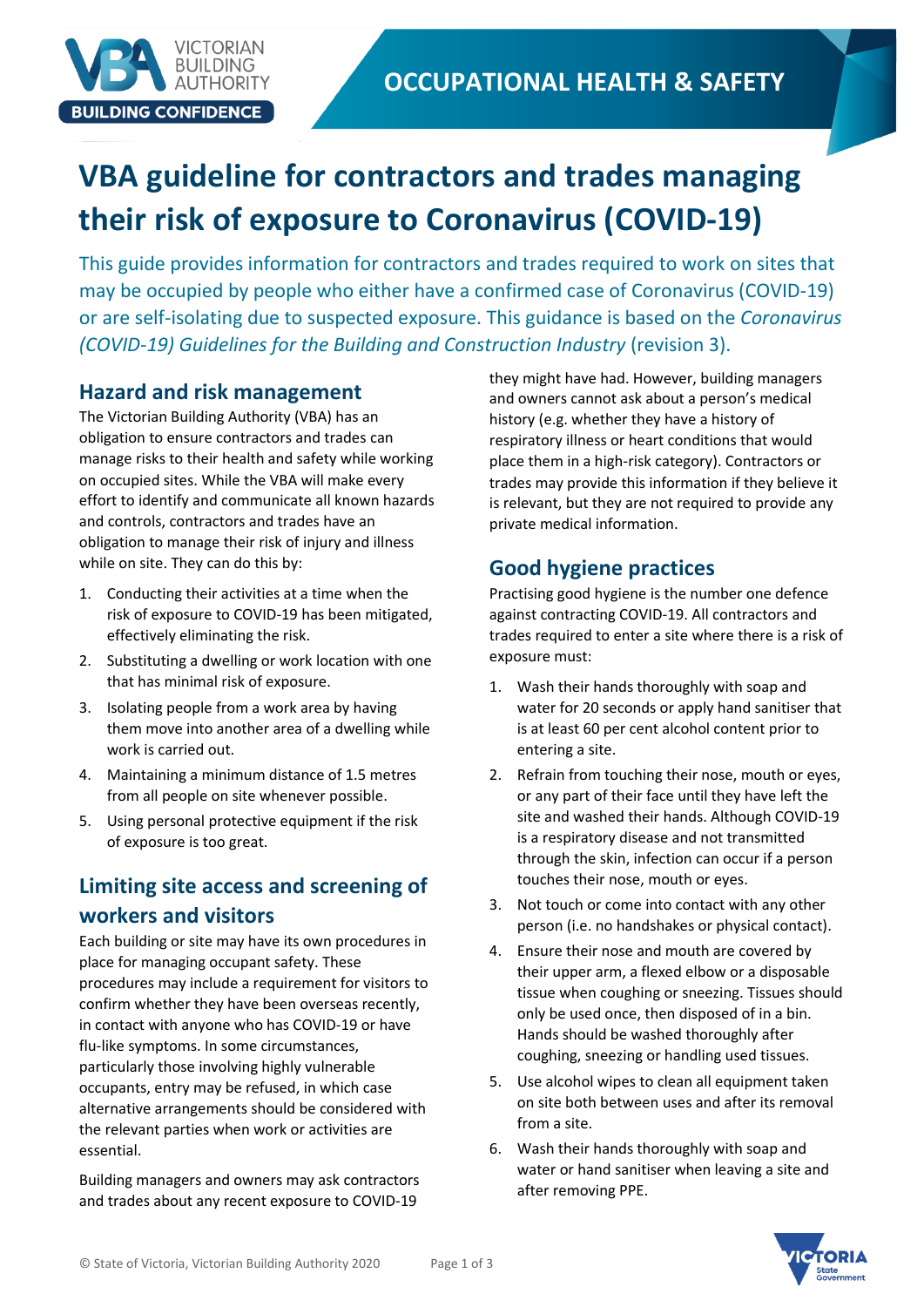#### **Physical distancing on site**

Contractors and trades should always follow physical distancing requirements while on site. This means contractors and trades must:

- 1. Maintain at least 1.5 metres between all other people on site whenever possible.
- 2. Apply the 'one person per four square metre' rule when working in common areas and living spaces. Ask residents to vacate to other rooms or avoid common areas when work is to be carried out. Where it is not possible to move residents or restrict their movements, limit the amount of time they are in close proximity (to less than 15 minutes face to face or less than two hours in a confined space).
- 3. Wear Personal Protective Equipment (PPE) such as gloves and N95/P2 masks if working in close proximity for prolonged periods (i.e. more than 15 minutes face to face or two hours in a confined space).
- 4. Limit meetings and discussions to two people only. Meetings with three or more people should be held via phone or video conference.
- 5. Consider using safety barriers and 'danger' tape to keep people out of work areas when a job is expected to take more than 20 to 30 minutes.

#### **Shared tools, plant and equipment**

Contractors and trades should avoid sharing tools, plant and equipment whenever possible. This means drills, reciprocating saws, ladders or elevated work platforms should not be used by more than one person. Where it is not possible to eliminate shared use, contractors and trades must:

- 1. Clean all common touch points on shared tools, plant and equipment before and after use.
- 2. Wash their hands with soap and water or hand sanitiser before and after every use.
- 3. Dispose of used alcohol wipes immediately after use.

Contractors and trades should not share mobile phones, tablets, cameras, laptops or other devices. Where this cannot be avoided, devices should be cleaned before and after use by each person.

#### **Travel to and from sites**

Contractors and trades must ensure their travel to and from sites is conducted safely and in accordance with government advice on cleaning and hygiene. To ensure the appropriate safety measures are taken, all vehicles should have adequate sanitisation and disinfection facilities.

Physical distancing measures also apply to contractors and trades travelling to and from sites:

- Single-cab vehicles, such as utes, should only have one driver and one passenger per vehicle, suitably distanced.
- Dual-cab or sedan vehicles should only have two people (one driver and one passenger) in the front and one passenger in the back, all suitably distanced.

All common touch points in shared work vehicles (i.e. pool vehicles) should be cleaned regularly to ensure adequate hygiene and protection.

#### **Personal Protective Equipment**

The following Personal Protective Equipment (PPE) should be used when physical distancing measures cannot be maintained. Contractors and trades should:

- 1. Ensure they receive information, training and reinforcement on how to correctly fit, store and maintain various types of PPE.
- 2. Use a correctly fitted mask with an airtight seal, such as an N95/P2 mask. N95/P2 masks must fit to the face with an airtight seal, as they will not function correctly if the wearer has facial hair (i.e. a beard or moustache). Wearing an N95/P2 mask is the minimum recommended requirement for reducing the risk of exposure to COVID-19. Contractors and trades can wear either a correctly fitted N95/P2 disposable mask or a correctly fitted reusable mask with an N95/P2 filter.
	- **N95/P2 disposable masks:** These masks can be used for a whole day but should not be used for any longer. Always dispose of used masks in a rubbish bin.
	- **Reusable masks with an N95/P2 filter:** Filters in these masks are disposable and do not require replacement until the mask becomes difficult to breathe through. The filter is located within the mask, away from any area that can be touched accidently. The outside surfaces of the mask should be cleaned with an alcohol wipe after use, and the mask should be stored in its storage bag or a resealable plastic bag.
- 3. Only use surgical masks when trying to stop germs spreading from themselves to others. A